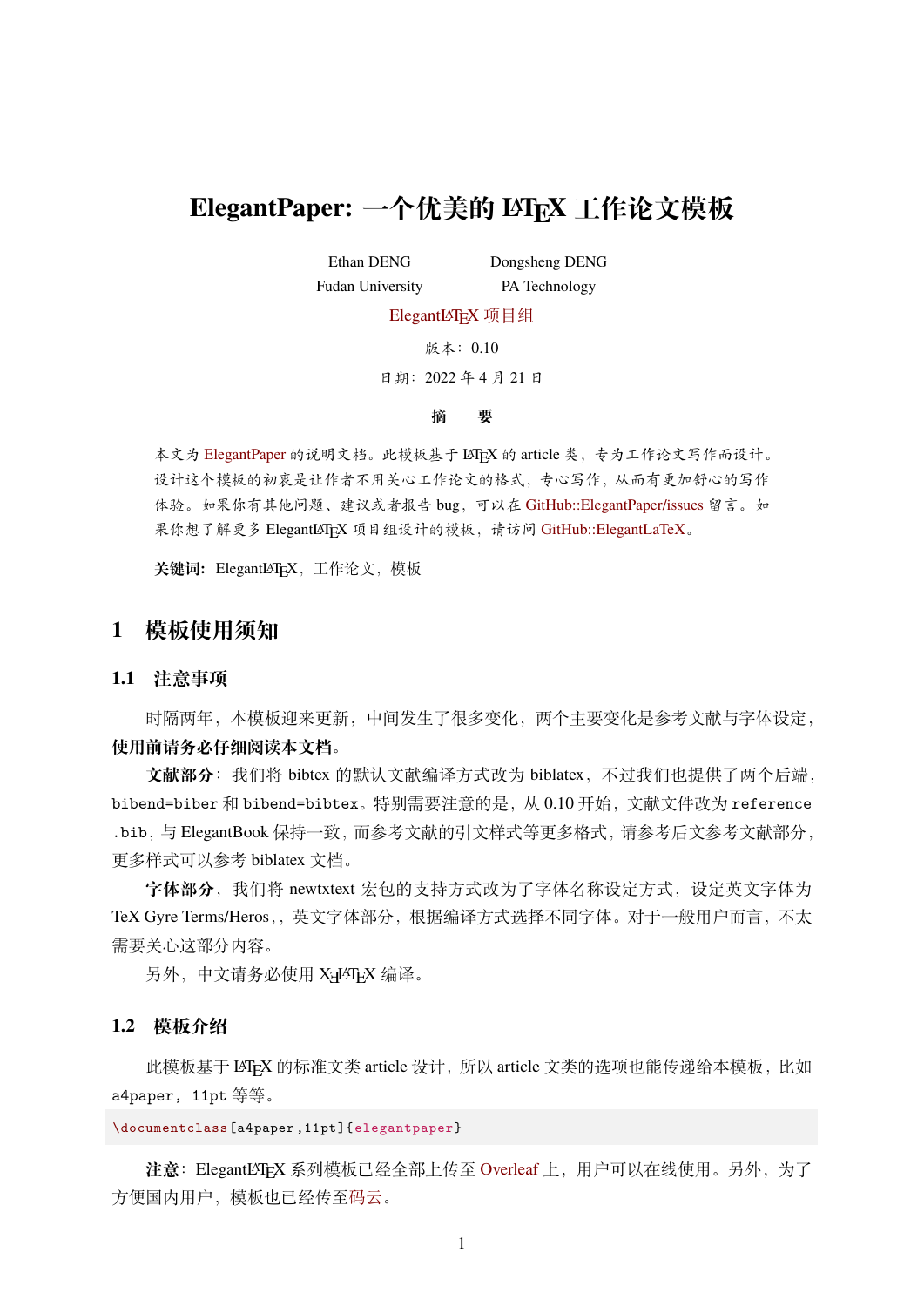#### **1.3 全局选项**

此模板定义了一个语言选项 lang, 可以选择英文模式 lang=en (默认) 或者中文模式 lang =cn。当选择中文模式时,图表的标题引导词以及参考文献,定理引导词等信息会变成中文。你 可以通过下面两种方式来选择语言模式:

```
\documentclass[lang=cn]{elegantpaper} % or
\documentclass{cn}{elegantpaper}
```
**注意:**英文模式下,由于没有添加中文宏包,无法输入中文。如果需要输入中文,可以通过 在导言区引入中文宏包 ctex 或者加入 xeCJK 宏包后自行设置字体。

\usepackage[UTF8,scheme=plain]{ctex}

#### **1.4 数学字体选项**

本模板定义了一个数学字体选项(math),可选项有三个:

- 1. math=cm (默认), 使用 LATpX 默认数学字体 (推荐, 无需声明);
- 2. math=newtx,使用 newtxmath 设置数学字体(潜在问题比较多)。
- 3. math=mtpro2,使用 mtpro2 宏包设置数学字体,要求用户已经成功安装此宏包。

#### **1.5 中文字体选项**

模板提供中文字体选项 chinesefont,可选项有

- 1. ctexfont:默认选项,使用 ctex 宏包根据系统自行选择字体,可能存在字体缺失的问题, 更多内容参考 ctex 宏包[官方文档](https://ctan.org/pkg/ctex)1。
- 2. founder:方正字体选项(**需要安装方正字体**),后台调用 ctex 宏包并且使用 fontset= none 选项,然后设置字体为方正四款免费字体,方正字体下载注意事项见后文,用户只需 要安装方正字体即可使用该选项。
- 3. nofont:后台会调用 ctex 宏包并且使用 fontset=none 选项,不设定中文字体,用户可 以自行设置中文字体,具体见后文。

#### **1.5.1 方正字体选项**

由于使用 ctex 宏包默认调用系统已有的字体,部分系统字体缺失严重,因此,用户希望能 够使用其它字体,我们推荐使用方正字体。方正的方正书宋、方正黑体、方正楷体、方正仿宋四 款字体均可免费试用,且可用于商业用途。用户可以自行[从方正字体官网](http://www.foundertype.com/)下载此四款字体, 在 下载的时候请务必注意选择 GBK 字符集, 也可以使用 LATEX [工作室](https://www.latexstudio.net/)提供的方正字体, 提取码为: [njy9](https://pan.baidu.com/s/1BgbQM7LoinY7m8yeP25Y7Q) 进行安装。安装时,Win 10 用户请右键选择为全部用户安装,否则会找不到字体。

 $1$ 可以使用命令提示符,输入 texdoc ctex 调出本地 ctex 宏包文档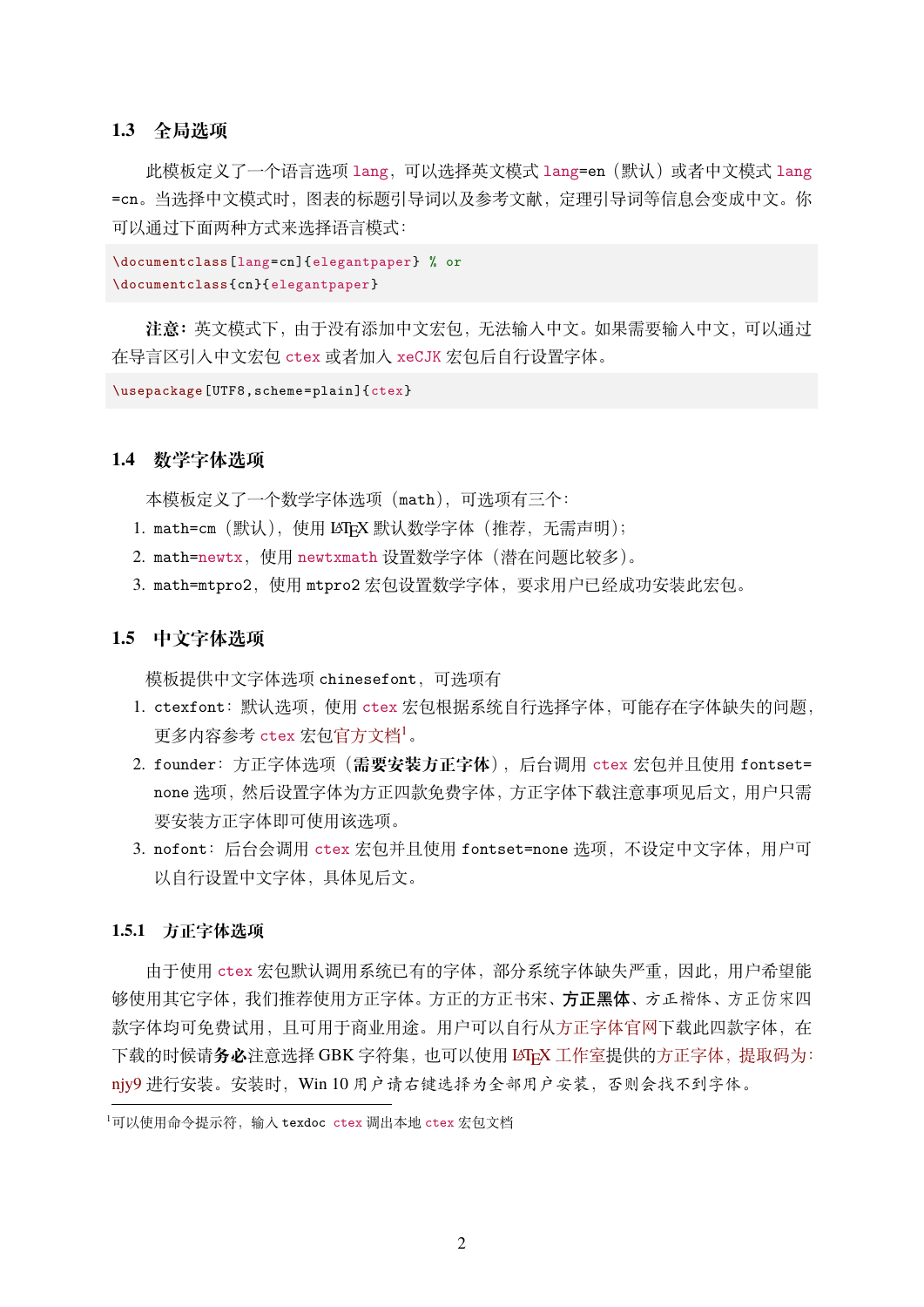| 全部字体订单<br>待付款                                                   | 已完成       |          |     | 字体/订单号 | 搜索   |
|-----------------------------------------------------------------|-----------|----------|-----|--------|------|
| 如果订单中包含方正黑体、方正书宋、方正仿宋、方正楷体这四款字体,针对"商业发布"使用方式免费,其它字体仅用于"个人非商业"使用 |           |          |     |        |      |
| 字体名称                                                            | 编码        | 单价       | 实付价 | 交易状态   | 操作   |
| 订单号: C20200204164821OW1F<br>2020-02-04 16:48:21                 |           |          |     |        |      |
| 方正仿宋 GBK • 免费商用                                                 | 简繁扩展(GBK) | $¥$ 0.00 | 免费  | 已完成    | 下载字体 |
| 方正黑体_GBK · 免费商用                                                 | 简繁扩展(GBK) | $¥$ 0.00 |     |        |      |
| 方正书宋 GBK • 免费商用                                                 | 简繁扩展(GBK) | $¥$ 0.00 |     |        |      |
| 方正楷体_GBK ● 晃费商用                                                 | 简繁扩展(GBK) | $¥$ 0.00 |     |        |      |

#### **1.5.2 其他中文字体**

如果你想完全自定义字体2,你可以选择 chinesefont=nofont,然后在导言区设置即可,可 以参考下方代码:

```
\setCJKmainfont[BoldFont={FZHei -B01},ItalicFont={FZKai -Z03}]{FZShuSong -Z01}
\setCJKsansfont[BoldFont={FZHei -B01}]{FZKai -Z03}
\setCJKmonofont[BoldFont={FZHei -B01}]{FZFangSong -Z02}
\setCJKfamilyfont{zhsong}{FZShuSong -Z01}
\setCJKfamilyfont{zhhei}{FZHei -B01}
\setCJKfamilyfont{zhkai}[BoldFont={FZHei -B01}]{FZKai -Z03}
\setCJKfamilyfont{zhfs}[BoldFont={FZHei -B01}]{FZFangSong -Z02}
\newcommand*{\songti}{\CJKfamily{zhsong}}
\newcommand*{\heiti}{\CJKfamily{zhhei}}
\newcommand*{\kaishu}{\CJKfamily{zhkai}}
\newcommand*{\fangsong}{\CJKfamily{zhfs}}
```
#### **1.6 自定义命令**

此模板并没有修改任何默认的 LATEX 命令或者环境<sup>3</sup>。另外,我自定义了4个命令:

- 1. \email:创建邮箱地址的链接,比如 [ddswhu@outlook.com](mailto:ddswhu@outlook.com);
- 2. \figref:用法和 \ref 类似,但是会在插图的标题前添加 < **图 n**> ;
- 3. \tabref:用法和 \ref 类似,但是会在表格的标题前添加 < **表 n**>;
- 4. \keywords:为摘要环境添加关键词。

#### **1.7 参考文献**

文献部分,本模板调用了 biblatex 宏包,并提供了 biber (默认)和 bibtex 两个后端选项, 可 以使用 bibend 进行修改:

<sup>2</sup>这里仍然以方正字体为例。

<sup>3</sup>目的是保证代码的可复用性,请用户关注内容,不要太在意格式,这才是本工作论文模板的意义。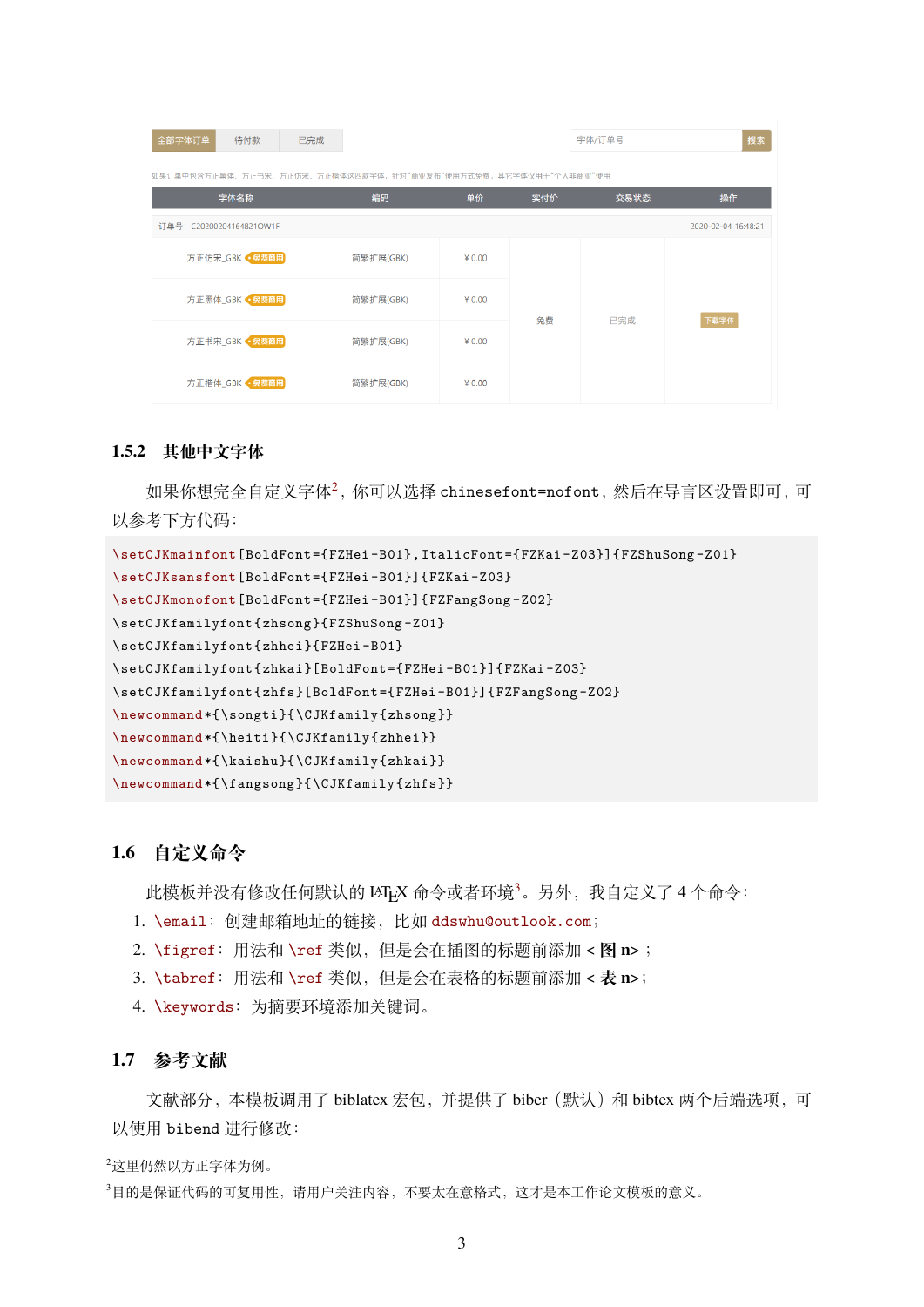```
\documentclass[bibtex]{elegantpaper}
\documentclass[bibend=bibtex]{elegantpaper}
```
关于文献条目 (bib item), 你可以在谷歌学术, Mendeley, Endnote 中取, 然后把它们添加 到 reference.bib 中。在文中引用的时候,引用它们的键值(bib key)即可。

为了方便文献样式修改, 模板引入了 bibstyle 和 citestyle 选项, 默认均为数字格式 (nu-meric), 参考文献示例: [[1](#page-4-0)-[3\]](#page-4-1) 使用了中国一个大型的 P2P 平台(人人贷) 的数据来检验男性投 资者和女性投资者在投资表现上是否有显著差异。

如果需要设置为国标 GB7714-2015,需要使用:

```
\documentclass[citestyle=gb7714-2015, bibstyle=gb7714-2015]{ elegantpaper}
```
如果需要添加排序方式,可以在导言区加入

\ExecuteBibliographyOptions{sorting=ynt}

启用国标之后,可以加入 sorting=gb7714-2015。

## **2 使用 newtx 系列字体**

如果需要使用原先版本的 newtx 系列字体,可以通过显示声明数学字体:

```
\documentclass[math=newtx]{elegantpaper}
```
#### **2.1 连字符**

如果使用 newtx 系列字体宏包,需要注意下连字符的问题。

$$
\int_{R^q} f(x, y) dy. off \tag{1}
$$

```
\begin{equation}
  \int_{R^q} f(x,y) dy.\emph{of \kern0pt f}
\end{equation}
```
#### **2.2 宏包冲突**

有用户反馈模板在使用 yhmath 以及 esvect 等宏包时会报错:

```
LaTeX Error:
```
Too many symbol fonts declared.

原因是在使用 newtxmath 宏包时, 重新定义了数学字体用于大型操作符, 达到了最多 16个 数学字体 的上限, 在调用其他宏包的时候, 无法新增数学字体。为了减少调用非常用宏包, 在 此给出如何调用 yhmath 以及 esvect 宏包的方法。

请在 elegantpaper.cls 内搜索 yhmath 或者 esvect,将你所需要的宏包加载语句取消注 释即可。